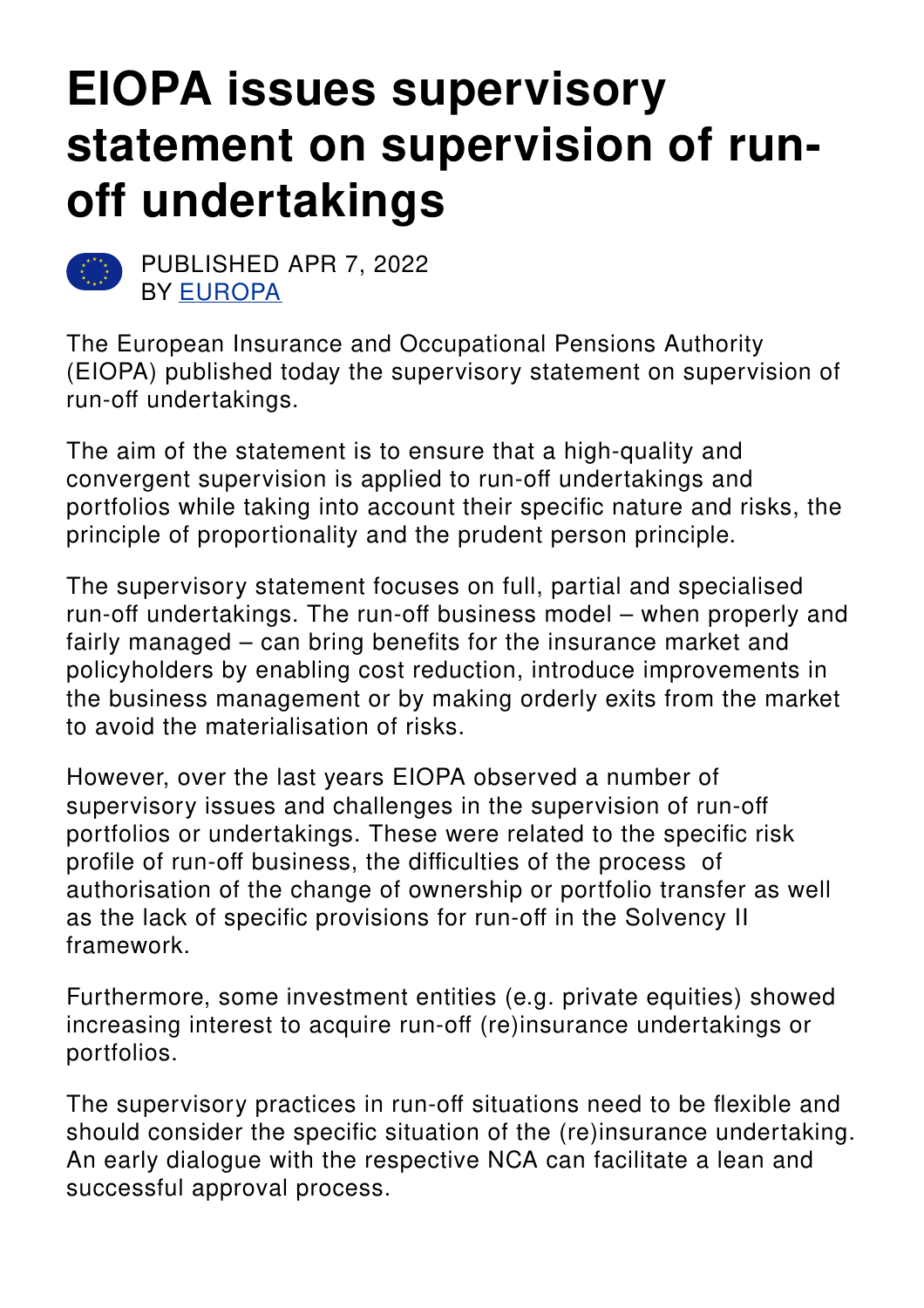After the transaction is completed, it is important that the risk profile of an undertaking is in line with its risk appetite. The business acquired shall be kept profitable and apply prudent assumptions relating to technical provisions and capital requirements calculation and should not have any impact on the insurance service and on the protection of policyholders.

The supervisory statement is accompanied by the resolution of comments from the public consultation, the feedback statement to stakeholders and the impact assessment developed based on the input provided during the consultation period.

Full run-off undertaking – an (re)insurance undertaking which is running-off its whole (previous) business

Partial run-off undertaking - an (re)insurance undertaking running-off a portfolio of contracts not representing its whole business

Specialised run-off undertaking – an (re)insurance undertaking with a run-off business model

*Press release distributed by Wire Association on behalf of Europa, on Apr 7, 2022. For more information subscribe and [follow](https://wireassociation.eu) us.*

## **Press Contacts**

#### 1. **Eric Mamer**

Chief Spokesperson [eric.mamer@ec.europa.eu](mailto:eric.mamer@ec.europa.eu) +32 2299 4073

Chief spokesman @vonderleyen Commission. En français sur @MamerEric2

Twitter - <https://twitter.com/MamerEric>

#### 2. **Dana Spinant**

Deputy Chief Spokesperson [dana.spinant@ec.europa.eu](mailto:dana.spinant@ec.europa.eu) +32 2299 0150

Deputy chief spokeswoman and Director for Political Communication for